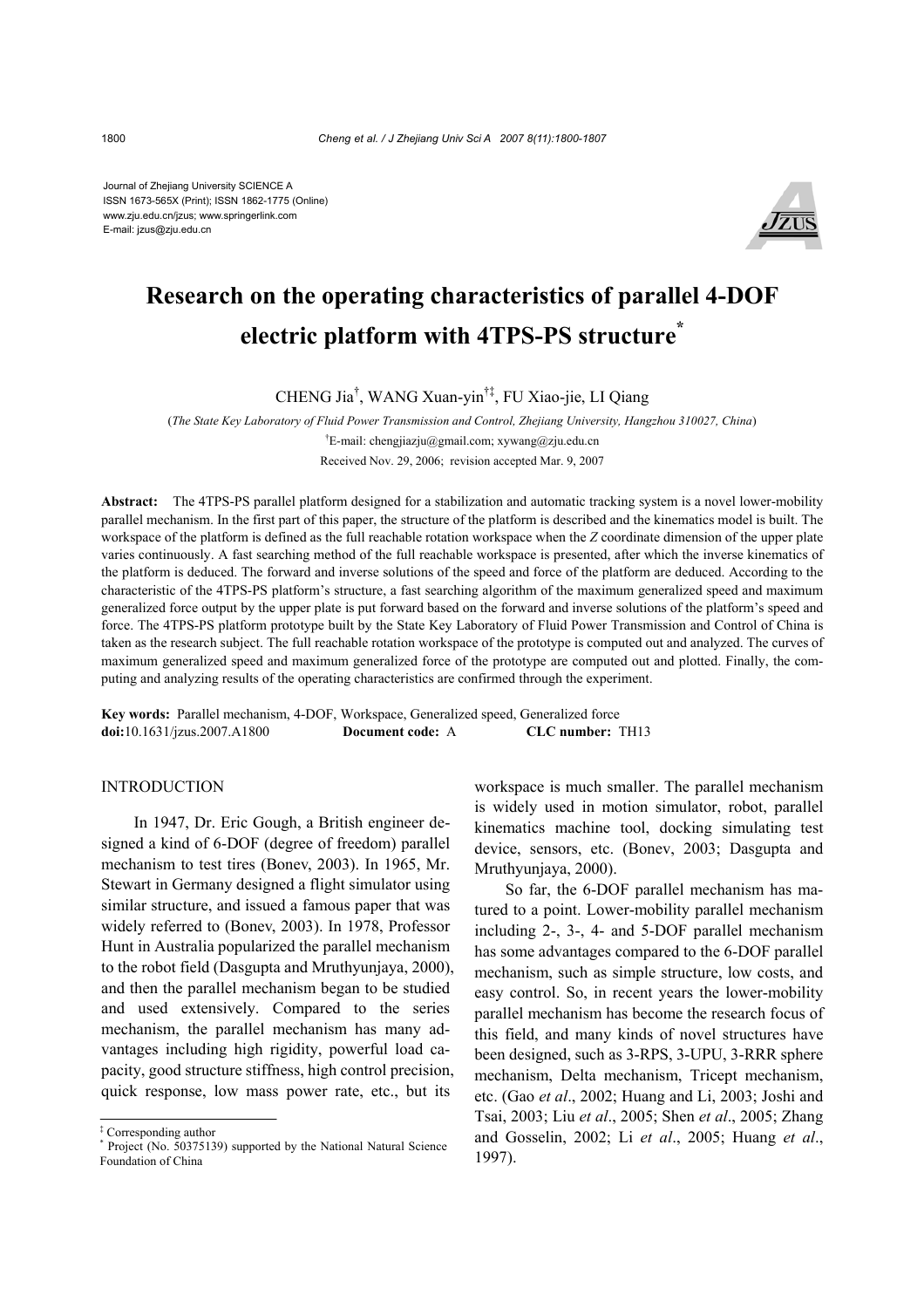The pointing directions of the equipments on vehicles are disturbed by the movements including roll, pitch, heading, vibration when vehicles are moving on. The stabilization and automatic tracking system which is widely used can insulate the motion of vehicles (Cheng *et al*., 2006). A novel 4TPS-PS parallel platform shown in Fig.1 has been designed by the State Key Laboratory of Fluid Power Transmission and Control of China for the stabilization and automatic tracking system, which is a novel lower-mobility parallel mechanism with 4-DOF including rotations around three coordinate axes and translation along one coordinate axis. The operating characteristics of the platform including workspace, generalized speed and generalized force are studied in this paper.



**Fig.1 Photo of the 4-DOF parallel platform prototype with 4TPS-PS structure** 

### MECHANISM DESCRIPTION AND KINEMAT-ICS MODELLING

The structure of the 4TPS-PS platform is shown in Fig.2. The platform consists of the upper plate, the base plate, four same actuating legs and one slave leg. The upper plate is connected with the base plate by four electric cylinders and one slave leg. One end of an electric cylinder is connected with the base plate by a Hooke joint, and the other end is connected with the upper plate by a spherical joint. Four Hooke joints *A*1, *A*2, *A*3, *A*4 made up of an inscribed rectangle of the circle whose radius is  $R_0$ , and four spherical joints  $B_1$ , *B*2, *B*3, *B*4 made up of an inscribed rectangle of the circle whose radius is  $R_1$ . The electric cylinders are actuated by servomotors. The slave leg is composed of two components. The upper component is connected with the upper plate by a spherical joint. The

end of the lower component is fixed with the base plate. And the two components are connected by a prismatic pair. The structure of the 4TPS-PS parallel platform is determined by five parameters including  $R_0$ ,  $R_1$ , the distributing angles of the joints in the base and upper plates  $\theta_0$ ,  $\theta_1$  ( $\theta_0 \neq \theta_1$ ) and the initial height of the platform  $H_0$ .



**Fig.2 Schematic map of the 4TPS-PS parallel platform**

According to Kutzbach Crubler's formula (Huang *et al*., 1997), the platform has 4-DOF. The upper plate can rotate around three coordinate axes and translate along one coordinate axis by the lengthening or shortening of four electric cylinders, and the four motions can be realized individually or coupled. The slave leg restricts two translations along *X*′, *Y*′ axes of the upper plate, the upper component of which can translate along *Z* axis passively.

As illustrated in Fig.2, the moving reference frame and the base reference frame are established. The moving frame (*O*′*-X*′*Y*′*Z*′) is fixed to the upper plate, where point *O*′ is located at the center of the rectangle  $B_1B_2B_3B_4$ . The base reference frame (*O-XYZ*) is fixed to the base plate, where point *O* is located at the center of the rectangle  $A_1A_2A_3A_4$ . The distance between point *O* and  $A_1$ ,  $A_2$ ,  $A_3$ ,  $A_4$  equals  $R_0$ . The distance between point  $O'$  and  $B_1$ ,  $B_2$ ,  $B_3$ ,  $B_4$ equals *R*1.

The coordinates of the points *A*1, *A*2, *A*3, *A*4 in the base reference frame are:

$$
A=[A_1, A_2, A_3, A_4], \t(1)
$$

where  $A_i = [k_{xi}R_0\sin\theta_0, k_{yi}R_0\cos\theta_0, 0]^T$   $(i=1,2,3,4;$  $k_{x1} = k_{x4} = k_{y1} = k_{z2} = 1$ ;  $k_{x2} = k_{x3} = k_{y3} = k_{y4} = -1$ ).

The coordinates of the points  $B_1$ ,  $B_2$ ,  $B_3$ ,  $B_4$  in the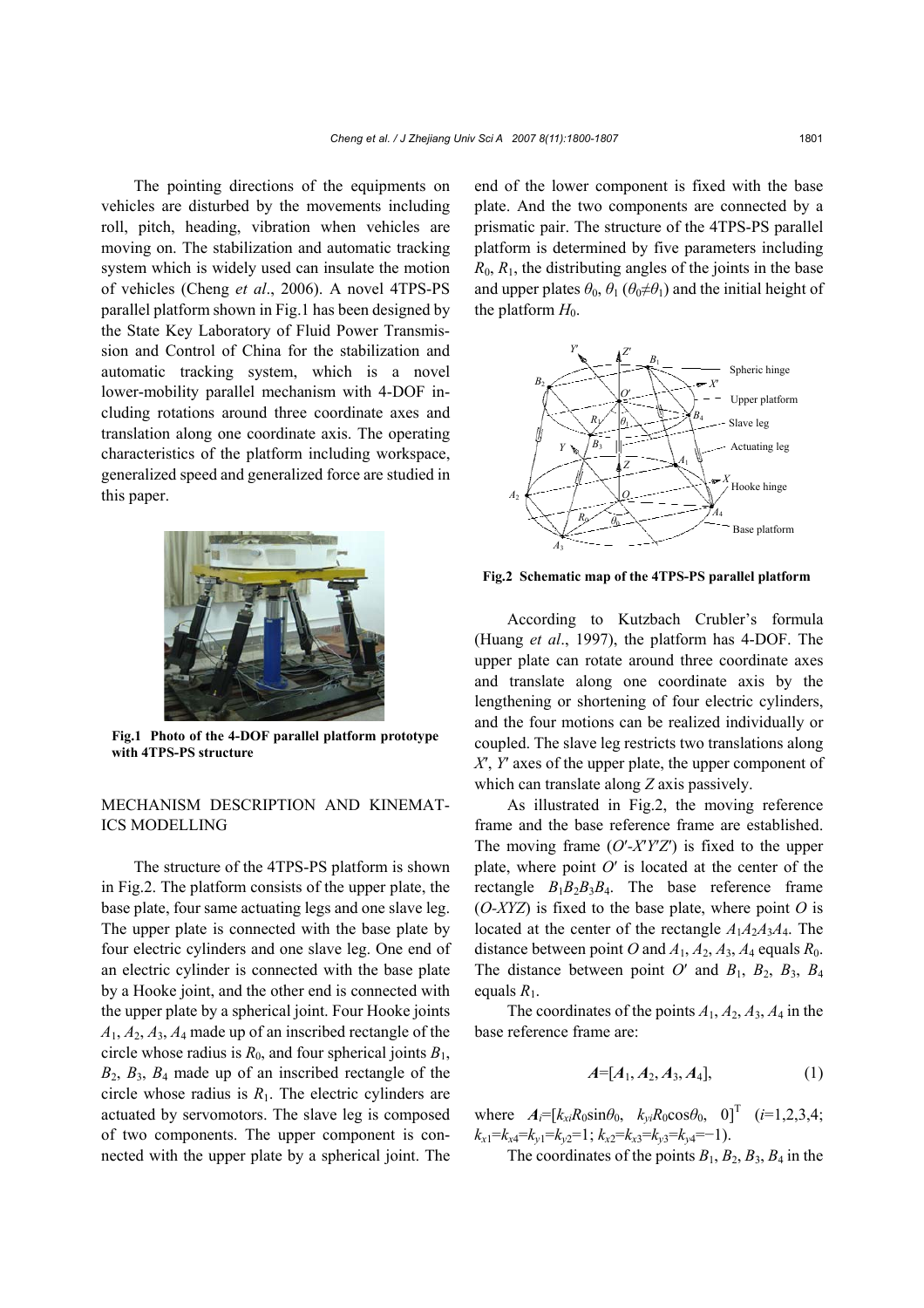moving reference frame are:

$$
B'=[B_1', B_2', B_3', B_4'], \qquad (2)
$$

where  $B_i'=[k_{xi}R_1\sin\theta_1, k_{yi}R_1\cos\theta_1, 0]^T$  (*i*=1,2,3,4;  $k_{x1} = k_{x4} = k_{y1} = k_{y2} = 1$ ;  $k_{x2} = k_{x3} = k_{y3} = k_{y4} = -1$ ).

### SOLUTION OF THE FULL REACHABLE ROTA-TION WORKSPACE

When the 4TPS-PS platform is used in the stabilization and automatic tracking system, its primary operating modes are rotations around three coordinate axes. So the ranges of the three rotations when the *Z* coordinate dimension of the upper plate (viz.  $Z_c$ ) varies unlimitedly are defined as the full reachable rotation workspace of the platform, and the angles of rotations around *X*′, *Y*′, *Z*′ axes (*γ*, *β*, *α*) are defined as the *x*, *y*, *z* axes of the rotation workspace. The rotation workspace of the platform can be rapidly searched out by using the inverse kinematics.

The process of the inverse kinematics is as follows:

The coordinates of the points  $B_1$ ,  $B_2$ ,  $B_3$ ,  $B_4$  in the moving reference frame are transformed to the coordinates in the base reference frame:

$$
B = Q \cdot B' + P,\tag{3}
$$

where *B* stands for the coordinates of the points  $B_1, B_2,$  $B_3$ ,  $B_4$  in the base reference frame, **Q** stands for the orientation cosine matrix of the moving reference frame with respect to the base frame, *P* stands for the coordinates of *O′* in the base coordinate frame.

$$
B=[B1, B2, B3, B4],
$$
\n(4)  
\n**P**=[0 0 **Z**<sub>c</sub>]<sup>T</sup>, (5)

$$
\mathbf{Q} = \begin{bmatrix} i_x & i_y & i_z \\ j_x & j_y & j_z \\ k_x & k_y & k_z \end{bmatrix},\tag{6}
$$

where *ix*=cos*α*cos*β*, *iy*=cos*α*sin*β*sin*γ*−sin*α*cos*γ*, *iz*= cos*α*sin*β*cos*γ*+sin*α*sin*γ*, *jx*=sin*α*cos*β*, *jy*=sin*α*sin*β*sin*γ*+ cos*α*cos*γ*, *jz*=sin*α*sin*β*cos*γ*−cos*α*sin*γ*, *kx*=−sin*β*, *ky*= cos*β*sin*γ*, *kz*=cos*β*cos*γ*.

Displacements of four electric cylinders can be computed out easily by the following expression:

$$
L_i = |\mathbf{B}_i - \mathbf{A}_i|, \ i = 1, 2, 3, 4. \tag{7}
$$

The criterions of the workspace boundary include the displacement limits of the actuating legs, the rotation limits of the joints and the interferences between legs (Gosselin, 1990; Wang *et al*., 2001; Tsai and Lin, 2006). In this paper, the displacement limits are used for searching the workspace; the rotation limits and interferences are used for checking after searching.

The searching process of the platform's rotation workspace is as follows:

(1) Computing out the range of the translating of the upper plate, viz. the range of  $Z_c$ .

(2) The range of *z* viz. angle *α* is computed out when  $Z_c$  varies unlimitedly, and  $z$  is used as the first dimension of searching variables. The searching space is divided into a certain number of subspaces with the same thickness ∆*z* along *z* axis. As illustrated in Fig.3, polar reference frames are established in all section planes, which are parallel to *x*-*y* plane, the distance between a point *q* in the polar reference frames and the zero point *O* of the polar reference frames is defined as the polar radius, and the polar radius  $\rho = \sqrt{\gamma^2 + \beta^2}$ , and the angle between  $\rho$  and *x* axis is defined as polar angle *θ*.



**Fig.3 The polar reference frame** 

(3) The fast searching algorithm in polar coordinate plane is used when the boundary of the sub-workspace is in the process of being ascertained.  $\theta$  is used as the second searching variable, whose range is  $[0, 2\pi]$ . The boundary of the sub-workspace when  $\theta \in [0,\pi/2]$  is first searched out because of the symmetry of the structure, while  $Z_c$  varies unlimitedly. The maximum of  $\rho$  is  $\rho_{\text{max}}(i, j)$  (*i* denotes the change of  $\alpha$ , *j* denotes the change of  $\theta$ ). The process of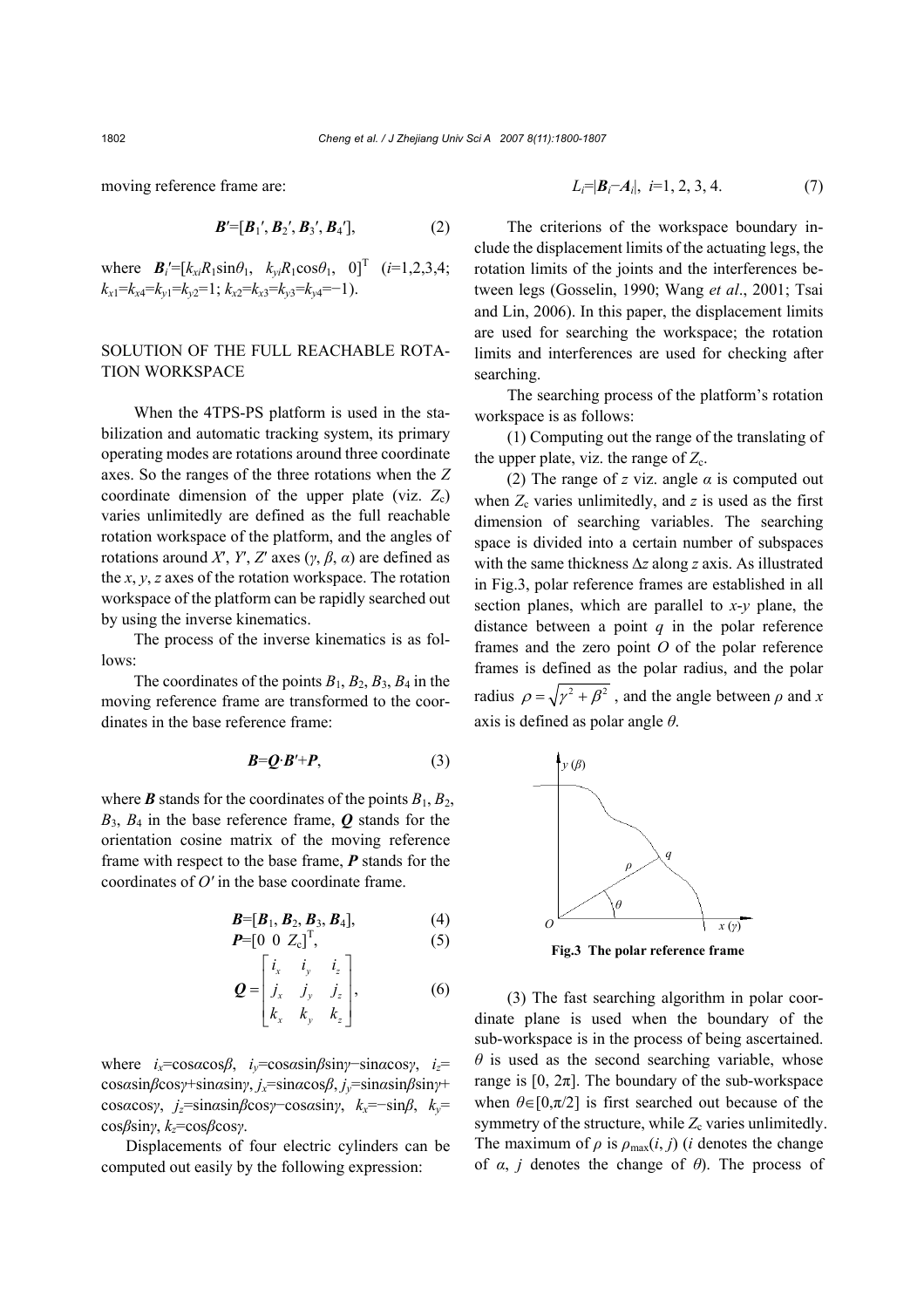searching in the polar plane is as follows: First, search out the maximum of polar radius in the direction of  $\theta$ =0, viz.  $\rho_{\text{max}}(i, 0)$ , then increase the polar angle and search out the value of  $\rho_{\text{max}}(i, j)$  ( $j > 0$ ), whose initial value is set to be  $\rho_{\text{max}}(i, j-1)$ . Until the lengths of the electric cylinders are equal to the limits, do as follows: if the lengths of the electric cylinders are less than the limits, increase the value of  $\rho_{\text{max}}(i, j)$ ; otherwise decrease the value. After getting  $\rho_{\text{max}}(i, j)$ , increase the value of  $\theta$  and do the same as before until  $\theta = \pi/2$ .

(4) Get the polar radius when  $\theta \in [\pi/2, 2\pi]$  by mirror copying the polar radius when  $\theta \in [0, \pi/2]$ .

# SOLUTION OF THE SPEED AND OUTPUT FORCE

What we need to know is the maximum generalized speed and maximum generalized force of the upper plate when upper plate is in any pose. According to the characteristic of the 4TPS-PS platform's structure, a method based on the forward and inverse solutions of the platform' speed and force is put forward to quickly solve the generalized speed and generalized force of the upper plate when the largest speed and output force of the electric cylinder are given.

The translation speed of the reference point *O′* is  $v=[0, 0, v_z]^T$ . The rotation speed of the upper plate is  $\boldsymbol{\omega}$ =[ $\omega_x$ ,  $\omega_y$ ,  $\omega_z$ ]<sup>T</sup>. The vectors of four electric cylinders are  $I_i$  (*i*=1~4), the unit vectors are  $e_i = I_i/L_i$ , and the speeds are  $\dot{i}_i$ . The three-dimensional vectors in the base reference frame of  $O'B$  are  $r_i$ , the speed of joint  $B_i$  is  $v_{bi}$ , and  $\dot{\mathbf{l}}_i$  are projections in the direction of  $e_i$  of  $v_{bi}$ :

$$
\dot{\boldsymbol{l}}_i = \boldsymbol{e}_i \cdot \boldsymbol{v}_{bi} = \boldsymbol{e}_i \cdot \boldsymbol{v} + \boldsymbol{e}_i \cdot (\boldsymbol{\omega} \times \boldsymbol{r}_i) \,. \tag{8}
$$

The simplified representation is:

$$
\dot{\boldsymbol{l}} = \boldsymbol{J}^{-1} [\boldsymbol{v}_z \quad \boldsymbol{\omega}^\mathrm{T}]^\mathrm{T} \,. \tag{9}
$$

So the generalized speed of the upper plate is:

$$
V_h = [v_z \quad \boldsymbol{\omega}^\mathrm{T}]^\mathrm{T} = \boldsymbol{J} \cdot \boldsymbol{\dot{l}} \,, \tag{10}
$$

where  $\mathbf{i} = [\mathbf{i}_1, \mathbf{i}_2, \mathbf{i}_3, \mathbf{i}_4]^T$ , **J** is the Jacobian matrix of

the platform, which is related to the structural parameters and the position and pose of platform, and

$$
\boldsymbol{J} = \left( \begin{bmatrix} e_{1z} & e_{2z} & e_{3z} & e_{4z} \\ r_1 \times e_1 & r_2 \times e_2 & r_3 \times e_3 & r_4 \times e_4 \end{bmatrix}^T \right)^{-1} . \tag{11}
$$

When *J* is not singular, Eqs.(10) and (11) describe the mapping relation between the generalized speed of the upper plate and the speeds of four electric cylinders. When the cylinders' speeds are known, the upper plate's generalized speed can be deduced by using Eqs.(10) and (11). Dually, the cylinders' speeds can be deduced from the upper plate's generalized speed.

The generalized force output by the upper plate is  $F = {F_z, M_x, M_y, M_z}^T$  (hereinafter referred to as "output force") (Peng and Gao, 2006). The actuating forces of the four electric cylinders are *f*={*f*1, *f*2, *f*3,  $f_4$ <sup>T</sup>, which are defined as the input forces of the parallel platform. The force equation of the input and output forces according to the Screw theory (Huang *et al*., 1997) is as follows:

$$
F = [G_f^F]f , \qquad (12)
$$

 $[\pmb{G}^{\pmb{F}}_f]$ 

$$
= \begin{bmatrix} \left(\frac{B_{1}-A_{1}}{|B_{1}-A_{1}|}\right)_{z} & \left(\frac{B_{2}-A_{2}}{|B_{2}-A_{2}|}\right)_{z} & \left(\frac{B_{3}-A_{3}}{|B_{3}-A_{3}|}\right)_{z} & \left(\frac{B_{4}-A_{4}}{|B_{4}-A_{4}|}\right)_{z} \\ \frac{A_{1} \times B_{1}}{|B_{1}-A_{1}|} & \frac{A_{2} \times B_{2}}{|B_{2}-A_{2}|} & \frac{A_{3} \times B_{3}}{|B_{3}-A_{3}|} & \frac{A_{4} \times B_{4}}{|B_{4}-A_{4}|} \end{bmatrix}.
$$
\n(13)

When  $G_f^F$  is not singular, the output force  $F$  can be deduced from actuating forces by using Eqs.(12) and (13). Dually, actuating forces can be deduced from *F*. There is a duality between motion transfer and the static transfer in the theory of mechanisms. The relation between the Jacobian matrix *J* and the static Jacobian matrix  $G_f^F$  is (Huang *et al.*, 1997):

$$
\boldsymbol{J} = ([\boldsymbol{G}_f^F]^{-1})^T. \tag{14}
$$

The process of solving the maximum generalized speed and maximum generalized force of the platform is as follows:

(1) When the upper plate translates along *Z* axis, setting the speeds of four electric cylinders to be max,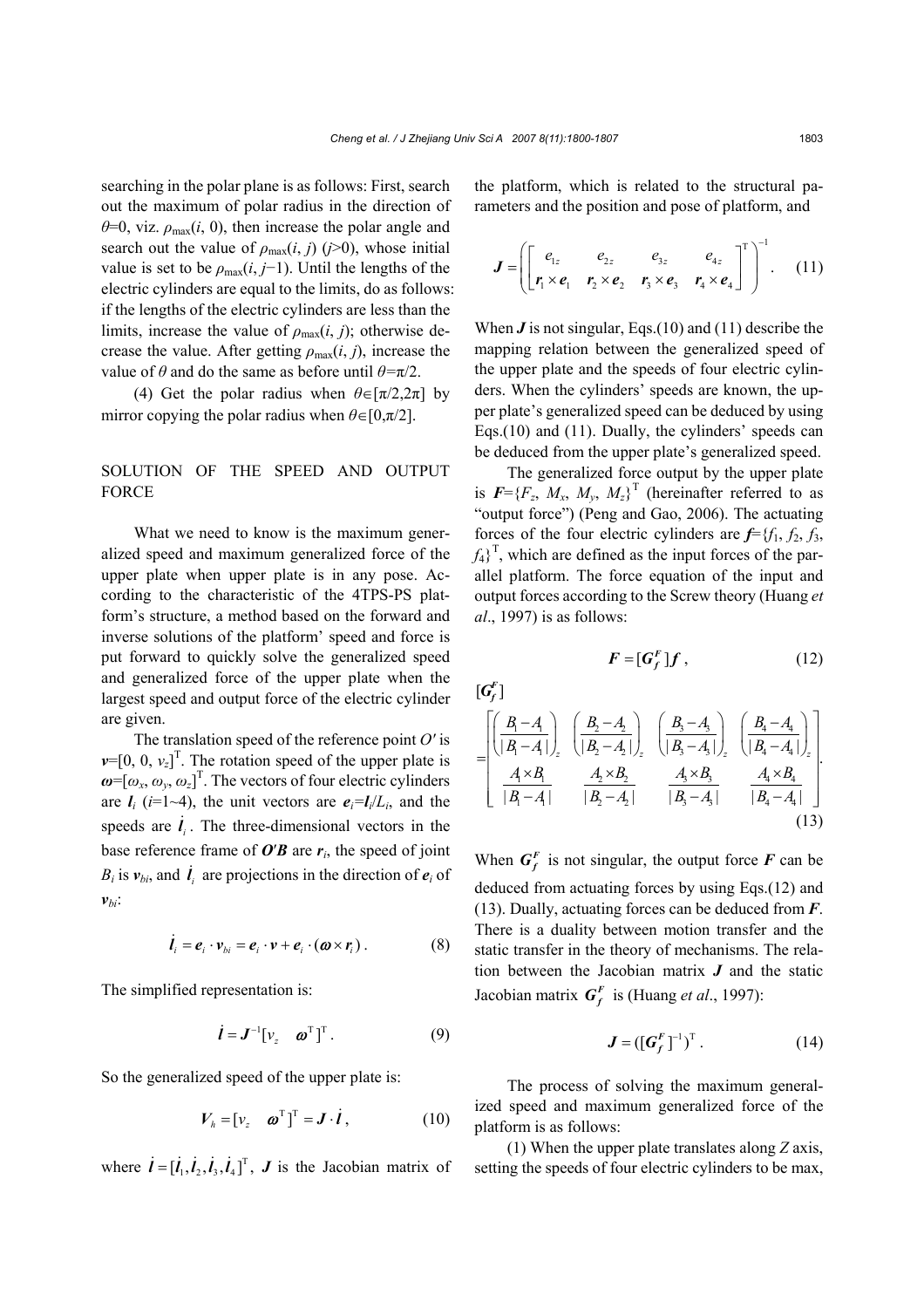the maximum speed of the upper plate can be computed out by forward speed solution. Setting the output forces of four electric cylinders to be max, the maximum output force of the upper plate can be computed out by forward force solution.

(2) The maximum generalized speeds of the upper plate can be solved as follows: Take rotating around *X′* for example, first set the speed of No. 1 and No. 2 cylinders to be max in positive direction, and set the speed of No. 3 and No. 4 cylinders to be max in negative direction, then calculate the generalized speed of the upper plate by using forward speed solution, which results from coupled multiple DOF motion in most situations. But what we need is the speed of single DOF of the plate. Next step, doing as follows until the speeds of the electric cylinders are equal to the limit to searching out the maximum speed of rotating around *X′*: if the speeds of the electric cylinders are less than the limits, increase the value of the rotating speed around *X*′, otherwise decrease the value. Because the speed of upper plate in positive direction is equal to the speed in the negative direction, only one maximum speed needs to be computed. The maximum rotating speeds around *Y*′ and *Z*′ axes can be solved by the similar method; the differences are that the speed of No. 2 and No. 3 cylinders is set to be max in positive direction and the speed of No. 1 and No. 4 cylinders is set to be max in negative direction when solving the rotating speed around *Y*′ axis, and that the speed of No. 1 and No. 3 cylinders is set to be max in positive direction and the speed of No. 2 and No. 4 cylinders is set to be max in negative direction when solving the rotating speed around *Z*′ axis.

(3) The maximum generalized forces of the upper plate can be solved by using the same method as (2).

# OPERATION CHARACTERISTICS OF THE 4TPS-PS PLATFORM

#### **Computing and analyzing of the full reachable rotation workspace**

The 4TPS-PS parallel platform prototype built by the State Key Laboratory of Fluid Power Transmission and Control of China is shown in Fig.1. The structure parameters of the platform prototype are as follows:  $R_0$ =0.8 m,  $R_1$ =0.56 m,  $\theta_0$ =60°,  $\theta_1$ =45°, middle height  $H_0$ =1.28 m, the stroke of the electric cylinder is 0.45 m. The full reachable rotation workspace is searched out and plotted out in Fig.4 by using the fast searching algorithm described in the second part of this paper. The rotation ranges of upper plate when the height of the upper plate varies are shown in the curves of Fig.5. Users can adjust the height of the plate according to the working demands and the curves. Fig.5a shows the maximum rotating angle curve of each single-degree-of-freedom motion. From Fig.5a, it can be seen that the maximum rotating angles around *X*′ and *Y*′ axes appear when the height of the upper plate approaches to the median value, and the maximum rotating angle around *Z*′ axis appears





**Fig.4 The full reachable rotation workspace of the 4TPS-PS platform. (a)** *x***-***z* **plane; (b)** *y***-***z* **plane; (c) Top view of** *x***-***y* **plane; (d) Bottom view of** *x***-***y* **plane; (e) 3D plot**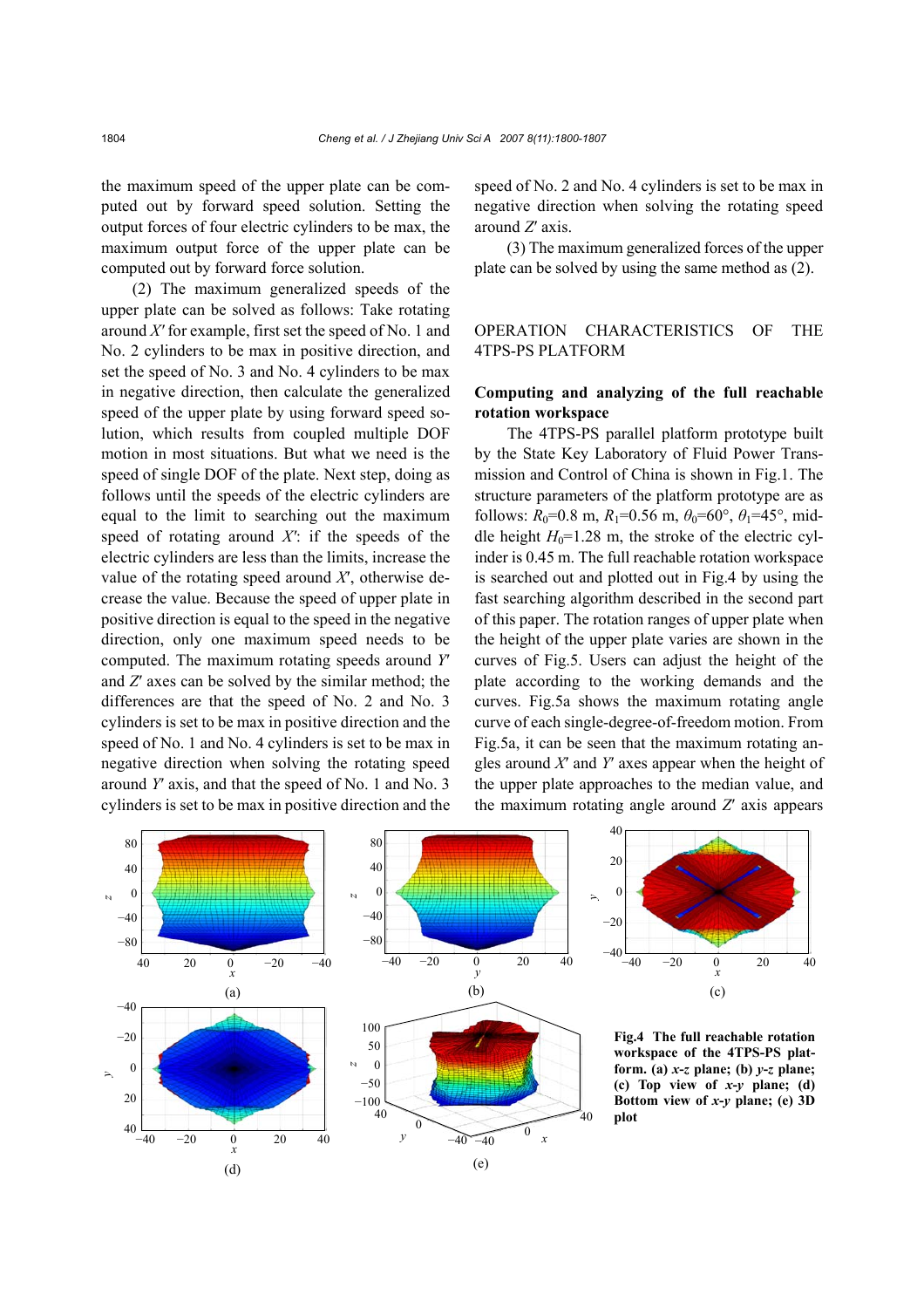when the height of the plate is equal to the minimal value, and the angle around *Z*′ axis decreases with the upper plate lifting. Fig.5b shows the maximum coupled rotating angle curves, and it can be seen that the maximum rotating angles vary little with the height of the upper plate changing.

From above it can be concluded that the rotation workspace of the 4TPS-PS platform has following characteristics: (1) The rotation angle range of the upper plate is wide, especially the angle of the rotation around *Z*′ can exceed 90°, which can not be achieved by Gough-Stewart 6-DOF platform; (2) The rotation workspaces around *X*′ and *Y*′ axes of the platform are almost symmetrical; (3) With the angle of rotating around *Z*′ axis (viz. *α*) changing, *γ* and *β* change little. These three characteristics are exactly what the stabilization and automatic tracking system needs.

# **Computing and analyzing of the generalized speed of the upper plate**

The maximum speed of the electric cylinder is 0.55 m/s. Fig.6 shows the speed curves of 4-DOF of the platform with the position and pose of the upper plate varying. In Fig.6, the unit of the translation speed along *Z* axis is cm/s and the units of other rotating speeds are  $\degree$ /s. From Fig.6, it is clear that with the position and pose of the upper plate changing the speed of rotating around *Z*′ axis is relatively fast and varies much, but speeds of translation along *Z* axis and rotation around *X*′ and *Y*′ axes change little.

# **Computing and analyzing of the generalized force of the upper plate**

The maximum output force of the electric cylinder is 20 kN. Fig.7 shows the output force curves of



100 80 60 40  $20\overline{$  -0.2 -0.1 0 0.1 0.2 Angle (°) *Z*c (m) *γ β α*

**Fig.5 The relation between the workspace and the height of the upper plate (viz.** *Z***c). (a) Maximum angle of the single-degree-of-freedom rotation; (b) Maximum angle of the coupled rotation**





**Fig.6 The generalized speed of the upper plate. (a) The curve of speed changes with** *Z***c; (b) The curve of speed changes with** *γ***; (c) The curve of speed changes with** *β***; (d) The curve of speed changes with** *α*

 $\rightarrow$ : Translation along *Z* axis (cm/s);  $\rightarrow$ : Rotation around *X'* axis (°/s); —× : Rotation around *Y*′ axis (°/s); **—**: Rotation around *Z*′ axis (°/s)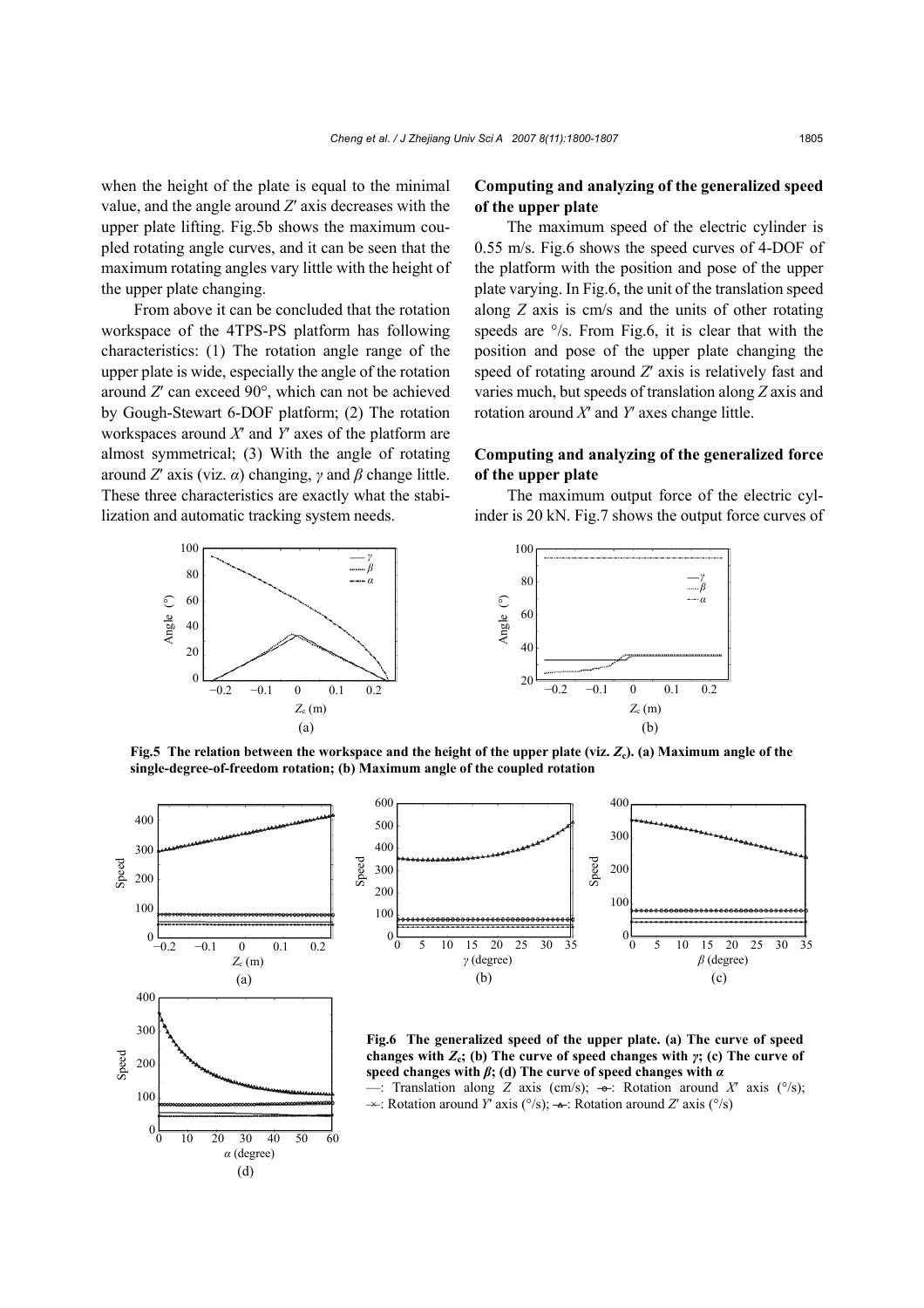the platform with the position and pose of the upper plate varying. In Fig.7, the unit of the force along *Z* axis is kN and the unit of other torque is kN·m. From Fig.7, it is clear that the generalized force output by the platform is big, but the torque around *Z*′ axis is relatively small, the generalized force of the platform varies little with the position and pose of the upper plate varying, but because the range of rotating around *Z'* axis is big enough, when  $\alpha$  is equal to a big value, the output force reduces relatively more.

#### EXPERIMENT

There are four movements of the upper plate which need to be measured including the displacement of the translation along  $Z$  axis (viz.  $Z_c$ ), the angles of rotation around *X*′, *Y*′, *Z*′ axes. The height of the upper plate (viz.  $Z_c$ ) is obtained by the rectilinear displacement transducer fixed on the slave leg, and the displacement transducer's range is 500 mm, its resolution is infinite, and its precision is 0.05%. According to the demands of the stabilization and automatic tracking system, an attitude and heading reference system is installed on the upper plate, which is used to measure the absolute angle value of the upper plate's attitude and heading (viz.  $\gamma$ ,  $\beta$ ,  $\alpha$ ), and its performances are shown in Table 1. The control system of the platform consists of an industrial computer and a motion controller UMAC. The industrial computer does the inverse kinematics solution, and gets the feedback of sensors to detect the height, attitude and heading of the upper plate. While the motion controller UMAC real-time controls the motion of the four electric cylinders.

**Table 1 The performances of the attitude and heading reference system** 

|         | Range $(°)$ |                | Resolution $(°)$ Static accuracy $(°)$ |
|---------|-------------|----------------|----------------------------------------|
| Roll    | $\pm 180$   | 01             | 03                                     |
| Pitch   | $\pm 90$    | 0 <sub>1</sub> | 0 <sup>3</sup>                         |
| Heading | $\pm 180$   | 01             | 0.5                                    |

During the experiment, the platform moves smoothly and steadily, and there is no interference in joint hinges or between electric cylinders when the upper plate moves to the limited position and pose. The maximum rotation workspace of the platform



**Fig.7** The generalized force of the upper plate. (a) The curve of output force changes with  $Z_c$ ; (b) The curve of output **force changes with** *γ***; (c) The curve of output force changes with** *β***; (d) The curve of output force changes with** *α* —: Translation along *Z* axis (kN); → : Rotation around *X'* axis (kN·m); → : Rotation around *Y'* axis (kN·m); → : Rotation around *Z*′ axis (kN·m)